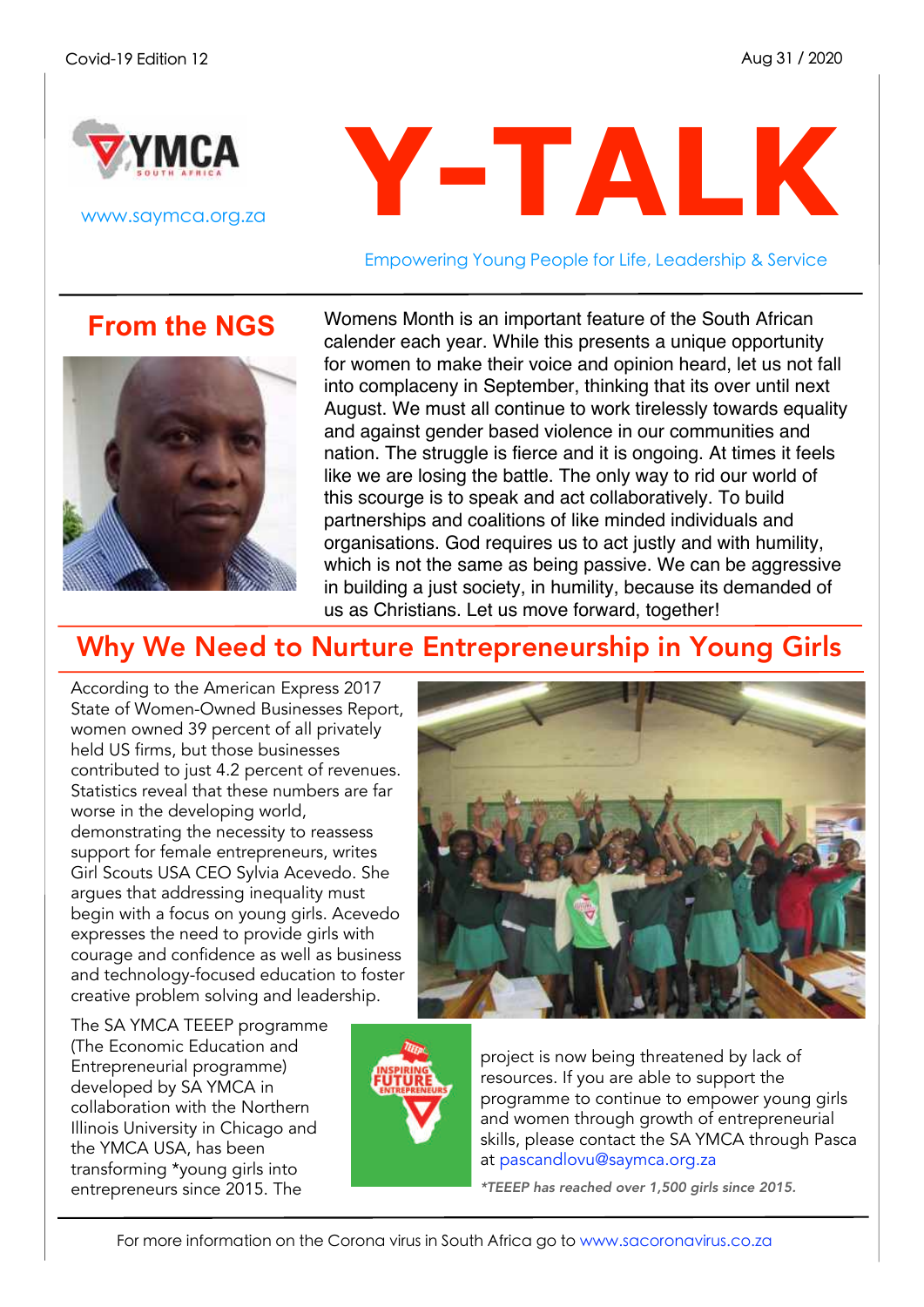## Y BUSINESS HUB / Student YMCA, University of Kwazulu-Natal

The Y Business Hub, a program of the UKZN Student YMCA, was established in 2019 to address the need for students who are venturing into the entrepreneurship. The hub has become a space where such young people access resources that include business training, help with business plans, mentorship, application for funding and support as they embark on their entrepreneurship journey. The Y Business Hub is facilitated by a volunteer and board member, Janet Okeyo, a Business Development Consultant. The program has reached out to 18 Entrepreneurs at UKZN. Among the young people we have been able to assist in starting and running their businesses are Penelope Gumede and Sibusisiwe Xulu. They share the stories of their businesses and how the YMCA has helped them to get started.

Penelope Gumede holds an LLB Law Degree from the University of KwaZulu Natal, finished a Masters in Medical Law and is registered for a Post Graduate Diploma in Forensic Auditing



Criminal Justice. She attained her LLB Law Degree in 2012 and was admitted as an attorney in 2015. She found herself in the plight of many University Graduates who are unemployed. In 2020, through the encouragement of

a friend, she decided to open her own Law Firm focussing on criminal law, family law, medical malpractice and forensics. The YMCA provides her with an office space. As part of contributing to the YMCA she mentors Law students and advocates for student issues on campus. "One of the things l like about the YMCA is the Christian ethos and how much the General Secretary believes in assist them to reach their full potential. I am grateful for the opportunity

YMCA has given me when l didn't know where to start", says Penelope.

Sibusisiwe Xulu, known to many as Sbusi, is the founder of MaSbonga Beads that was started in



June 2019. She is a second year student in Bachelor of Social Work at UKZN. MaSbonga Beads focuses on making bead work like necklaces, bangles, beaded hats, beaded shirts and dresses. A business that

was started with only four full sets of traditional bead work now has over 50 sets which are hired out for ceremonies like Memulo, Graduations and is used at exhibitions. Sbusi says YMCA has helped her through personal growth as well as in the growth of her business. Been given a space to work from and a space to showcase her bead work in events such as the YMCA Gala dinner and the SA YMCA National Council has helped in growing her clientele list. Through mentorship from the YMCA she has been able to register her company and has developed networking skills that have helped to grow her business. Sbusi is proud of her association with the YMCA as she has found family that has helped her to deal with depression, uplift her spiritual life, taught her how to market her business. Covid 19 has affected her business drastically as most events were cancelled due to the government restrictions. This has presented huge challenges which she says has taught her to think about how to diversify to withstand such calamities in the future.

Article by Pasca Ndlovu. Communications Intern.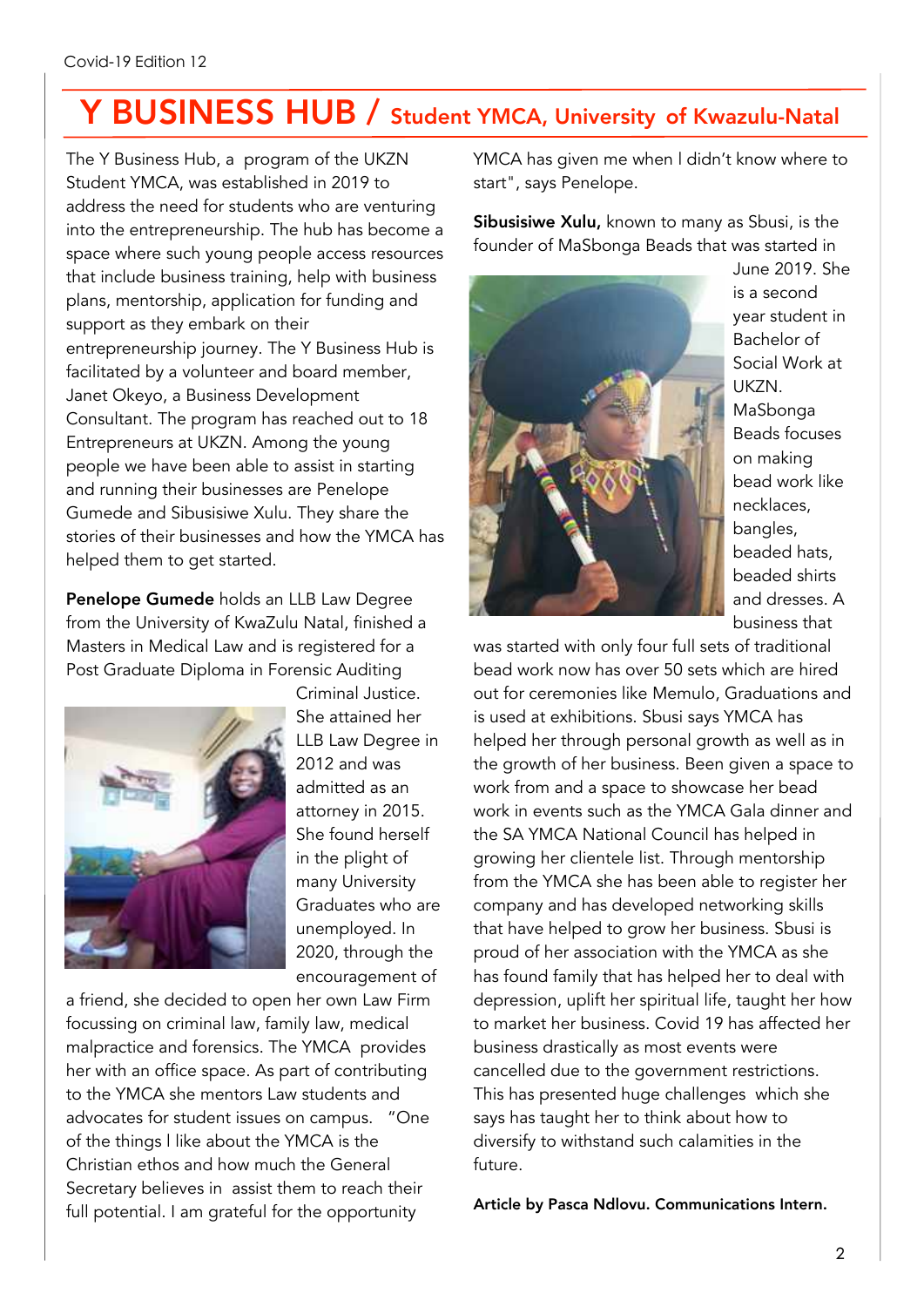## Hands on Ministry: Taxi rank preaching, mask distribution and sharing meals



Humility requires courage: A group of dedicated church ministers are literally taking to the taxi ranks, loud hailers in hand, to minister to commuters while handing out complimentary masks.

Many church leaders have not physically interacted with their congregations since March. They are simultaneously anxious about Covid fatigue, laxed hygiene protocols, hunger and mental health issues among their communities and are looking for an opportunity to minister and engage. An elegant solution to this challenge is literally to go to where the people are – taxi ranks and homes.

"We wanted to help the public, and to pray in public and private spaces. We were looking for an opportunity to share the gospel while practically making a difference," considered Andile Mafa, General Secretary of YMCA UKZN.

"As church leaders we need to get a sense of where people are at. Now that we don't meet as churches, we don't know how communities are doing.

In a response to Covid 19, Church leaders have gathered together to support each other These interventions provide more than food and mask distribution opportunities, but also mechanisms to meet and talk to people and offer words of scripture and encouragement.

and to work together.

Three key areas of focus currently among church leaders are hygiene protocol support, food relief and counselling services.

As well as home visits, ministers are also handing out free masks at taxi ranks. Both provide tangible opportunities for ministers to engage personally and practically with people.



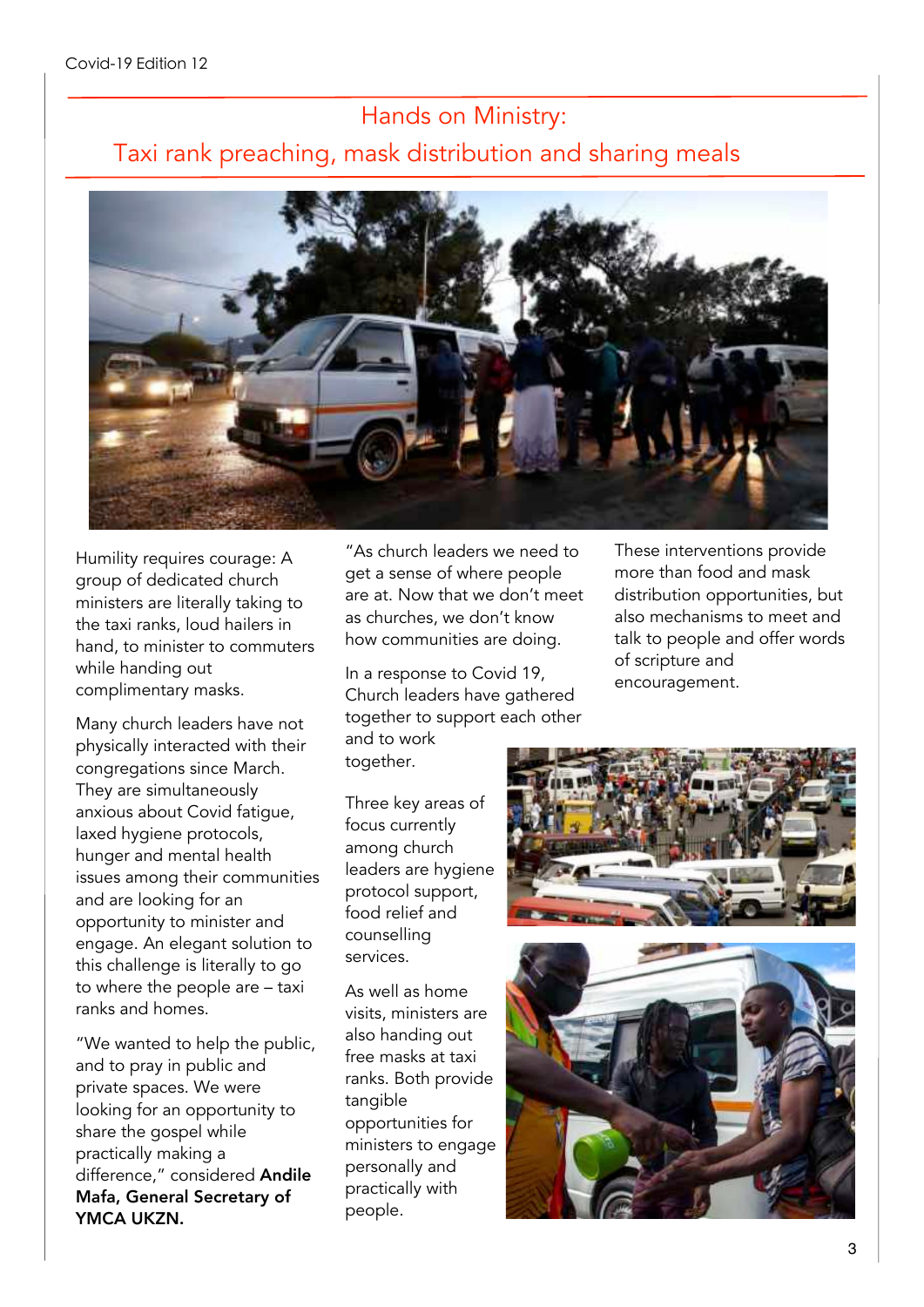## **IN CONVERSATION WITH OUR LEADERS**

As part of celebrating women's month, in the YMCA we celebrate the amazing work of the women in our movement. For this edition we spoke to Ms Queen Ndlovu, Vice President of the Africa Alliance of YMCA's and an NEC member of the South Africa YMCA. As part of the Covid 19 response, she and her

team initiated the Social Enteprise workshops. In conversation with Queen, she shares details of what the workshops cover.

#### 1. Please share a brief description of what the Social Enterprise workshop sessions are all about.

The workshops cover topics such as Social Enterprise (SE) concepts; normal business vs social enterprise; types of social enterpreneurship; what is a social entrepreneur and what makes them succeed; why SE?; benefits of Social Enterprise; how to start a SE; various SE models and a 4 point sustainability plan.

#### 2. Where and how are the sessions held?

2 hour Virtual interactive sessions on zoom usually on Tuesday or Thursday from 11-1pm.

#### 3. What is the goal and objectives of the SE training?

To create Social enterprise awareness, training of youth SE champions and to promote sustainability within YMCA.

#### 4. How is the training meant to benefit the young people?

Social innovation, self-reliance, sustainability, entrepreneurship and job creation.

#### 5. For how long are the sessions going to be held?

Spread over 6 months. It is a series of 3 series workshops. 1st series - what is SE? 2nd - fund raising and scaling. 3rd - lean start up and

involves training staff and Local YMCA Board members (once off 2 hours sessions for the Board).

#### 6. Are there long term plans for the initiative?

 $\Box$  Locals should support the Youth after this training because SE entities should be registered and implemented and the



Board should help them to raise funds and attract investment and partnerships.

□ We have plans to expand to Southern region starting with Madagascar in September followed by Zimbabwe as advised by the AA.

#### 7. What has made you passionate about SE and helping young people to be SE?

I believe Youth are our Future. We need to keep on empowering and investing in young people and linking them to opportunities that will drive innovation, sustainability and entrepreneurship. We are lucky because I happen to have studied Innovation and Technology and am currently running a business with drones to which the Youth can relate to.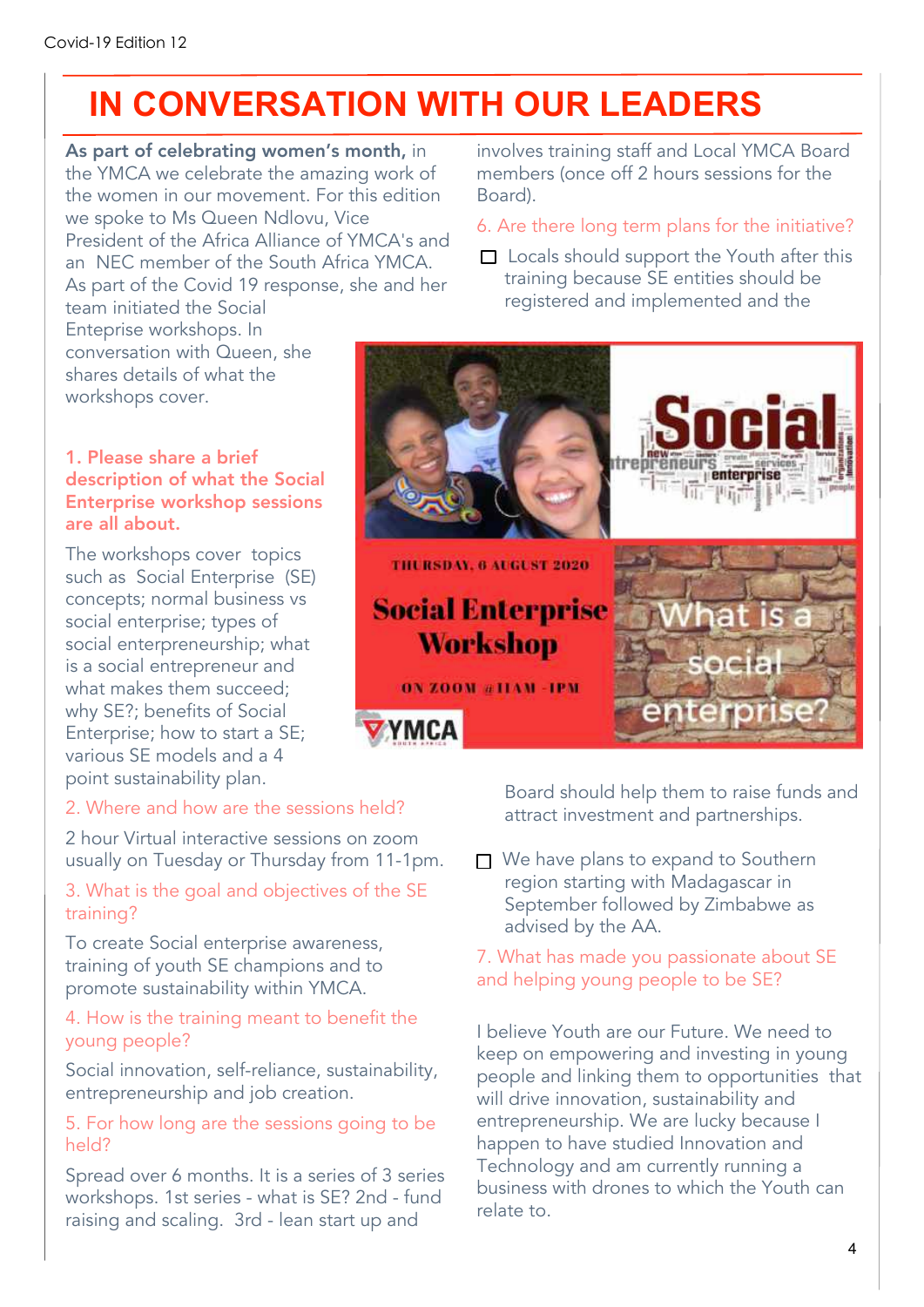## **THE CODE FOR SUCCESS**

In Nigeria, youth coding education has typically been an opportunity accessible only to boys and select girls whose families are financially comfortable. Girls Coding, a free after-school and weekend program run by Pearls Africa Foundation, extends this

opportunity to girls residing in slums, orphanages, and correctional homes, as well as those displaced by militant conflict.

"Some of [the girls] may have gotten pregnant, dropped out of school, or simply have gotten lost in all the wrongs around them. But now

GirlsCoding

they have dreams and are working towards achieving them, " volunteer Esohe Osinoiki tells journalist Festus Iyorah.

The TEEEP programme currently being offered by several YMCAs, has space to add a coding course that will further empower young, aspiring entrepreneurs. Coding for young girls and women can provide tools for promoting gender balance in the tech industry, which is notably male dominated. While not being promoted as a gender equalising tool, the skill of coding, if accompanied by gender awareness, resilience and personal development, can reduce inequality and provide women with greater access to well paid empoyment opportunities.

## **WEBINAR WITH JUSTICE THERON**

Leona Valerie Theron is a judge on the Constitutional Court of South Africa and formerly of the Supreme Court of Appeal. She was first appointed to the bench in 1999, aged 33, becoming the first black woman judge on the KwaZulu-Natal High Court.

The Judge was in dialogue, through a Y-Leaders Talk webinar, with close to 500 YMCA members and supporters, on 19 August 2020. She brought her immense experience and knowledge to the conversation, enthralling us all with stories from her legal world and encouraging us all to get involved in creating and supporting a just world.



Continued on Page 6...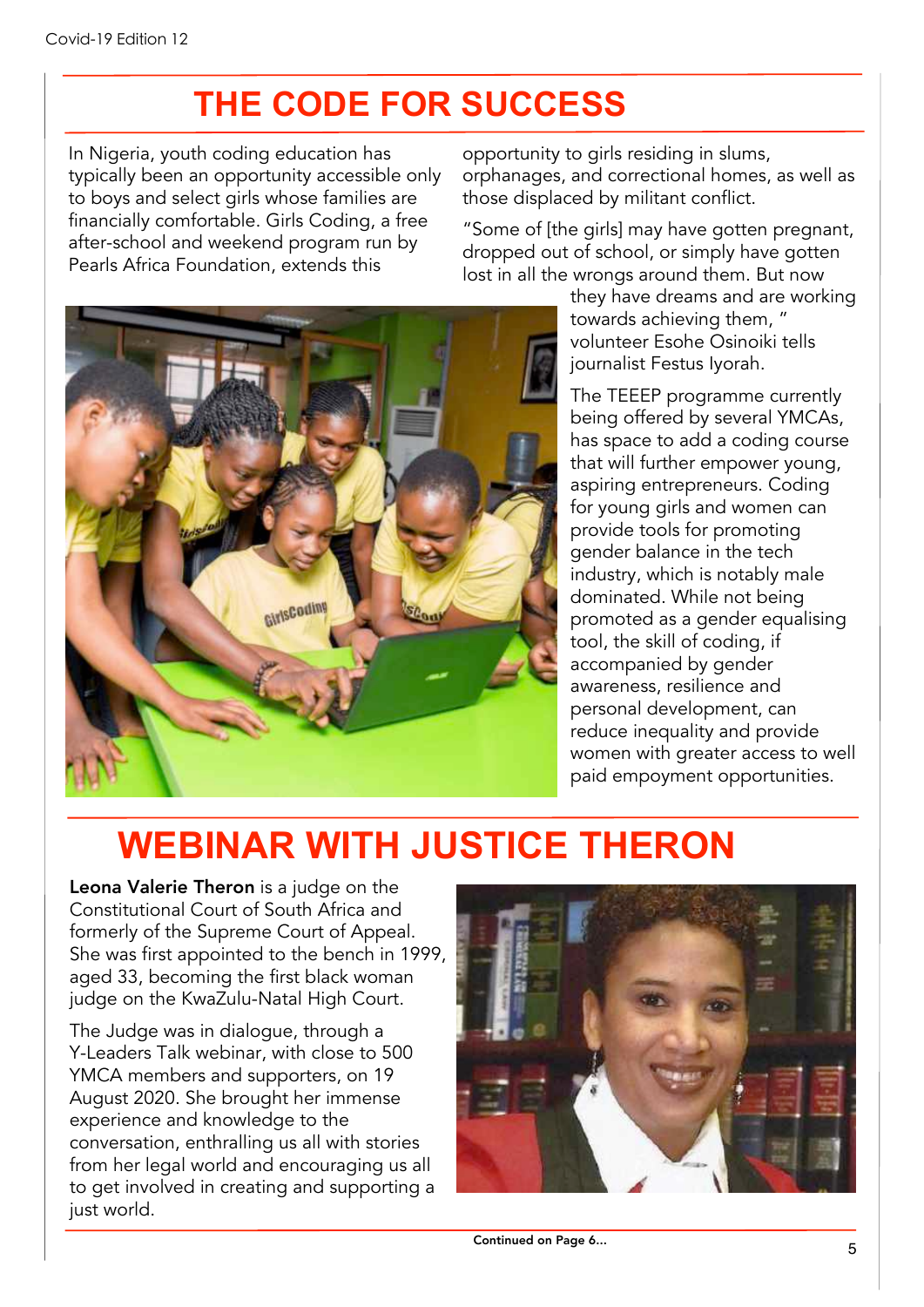#### 4 takeaways from Judge Theron's dialogue from one listeners viewpoint.

- 1. Innocent until proven guilty. While this seems obvious, in a world of judgement through social media, it is critical to the effectiveness of a sound judicial system.
- 2. Don't do what you can not measure. This requires an organisation to develop strong skills in impact assessment. These skills have to become part of an organisations culture.
- 3. Empowerment of women at all levels as a vision and goal. Its no good just having quota's or policies for women at the top level. These policies need to be immersed throughout the organisations leadership and decision making levels.
- 4. Diversion programmes for young children are essential. Any society that jails its children, is in a moral quandry. A child's bad behaviour is usually caused by bad adult behaviour and prevention and/or diversion programmes are the responsibility of adult Duty Bearers in society.



**Take note of this important event in the life of YMCAs across the globe.**

A prayer book will be distributed to local YMCAs during Ocotber 2020.